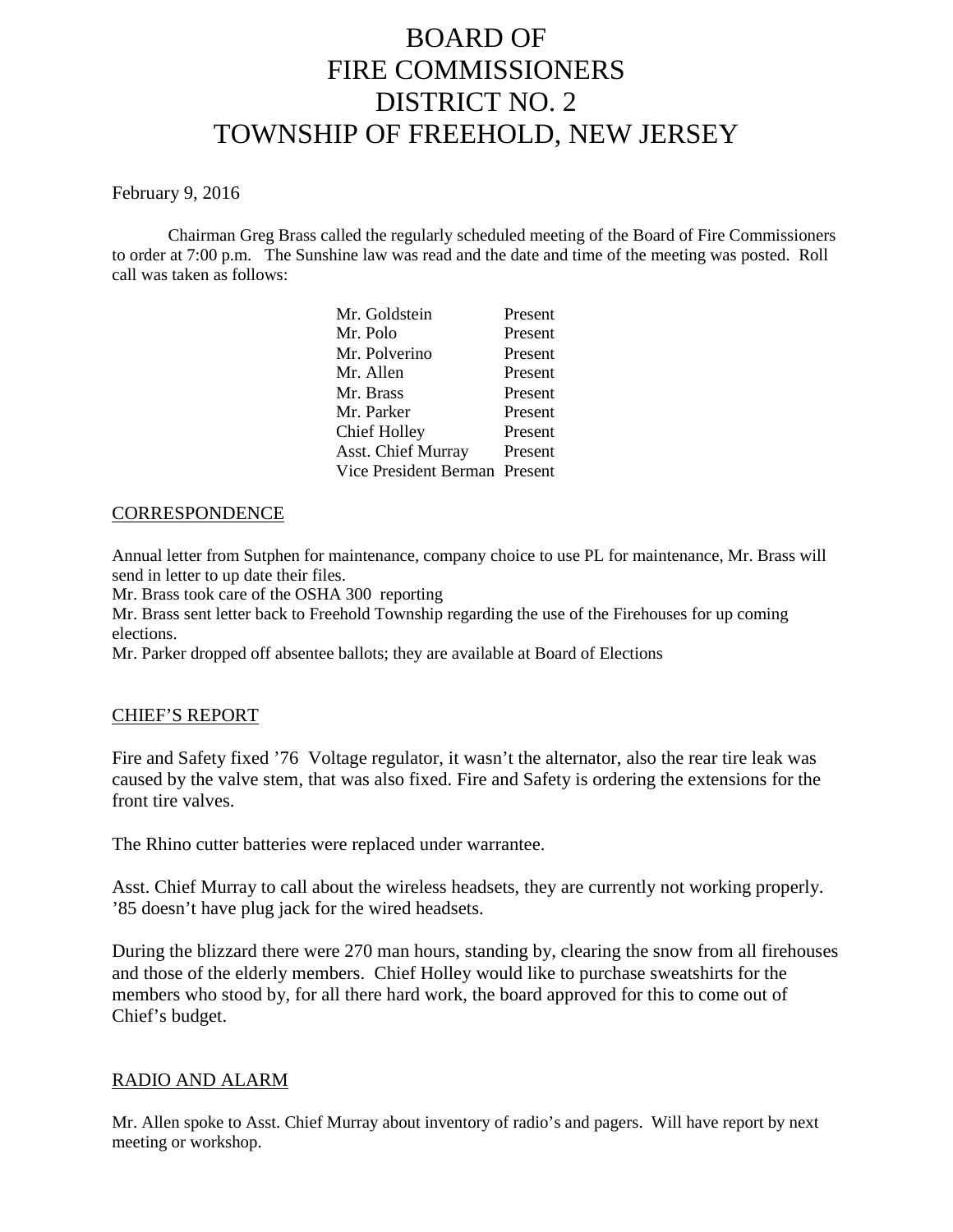Asst. Chief Murray, pagers are being fixed under warrantee; he received paper work stating that they will be sending replacement pagers. Asst. Chief Murray will email company to find out status.

# **BUILDING**

D'N'R Heating and Air Conditioning was at Daniels Way, the ceiling unit over '85 was making some noises, tech's made some adjustments and its fine for now, but will eventually need a new motor.

NJ Door Works has started Pond Rd and it is now complete. Will start Daniels Way and Main Base on Friday.

NJ Door works checked out the motor on the door in front of 85 and will give an estimate.

# **INSURANCE**

Mr. Goldstein reported one of the members passed out at a structure fire at Poets, member is fine.

Mr. Polo met with Travelers Insurance for annual Workers Compensation Audit. Travelers Insurance will determine whether monies are due to the Fire Department or Fire Department owes Travelers.

## MAINTENANCE

Chief Holley reported that when there's a power outage at Pond Rd and the generator is on it's not powering the exterior lights and the outlets for the I am Responding Monitor. Once JCP&L restored power everything turned back on. Mr. Polo to call Cummings to check it out.

## NEW BUSINESS

Mr. Allen was inquiring if there was any policy requiring the Fire Department is required to offer an Anti-Harassment class for the Fire Department. Mr. Parker will look into if the Fire Department has to provide the class.

#### OLD BUSINESS

Mr. Allen supplied the forms for the background and finger printing of the members.

Mr. Allen inquired about what was the outcome of members completing their drug test/physical. All members have 30 days from February 13, 2016 to complete their physicals.

Mr. Brass received from Fire Tech a couple of interested buyers for '85. Community Fire Middletown is still interested.

Mr. Brass was in touch with FEMA, they are asking for more money, Mr. Brass told them no, he is waiting for an explanation as to why, also they don't do vouchers. Mr. Brass told them he disagreed with their finding and with the additional 3 packs itwould have put the Department over their budget, so they decided not to buy the packs.

Pond Road and Daniels Way have a lot of extra equipment and the packs are obsolete. One of the members will be traveling to Alapaha GA, Mr Polo making a motion to donate extra equipment to Alapaha Ga. Board Approved.

Main Base the compressor is done being hooked up.